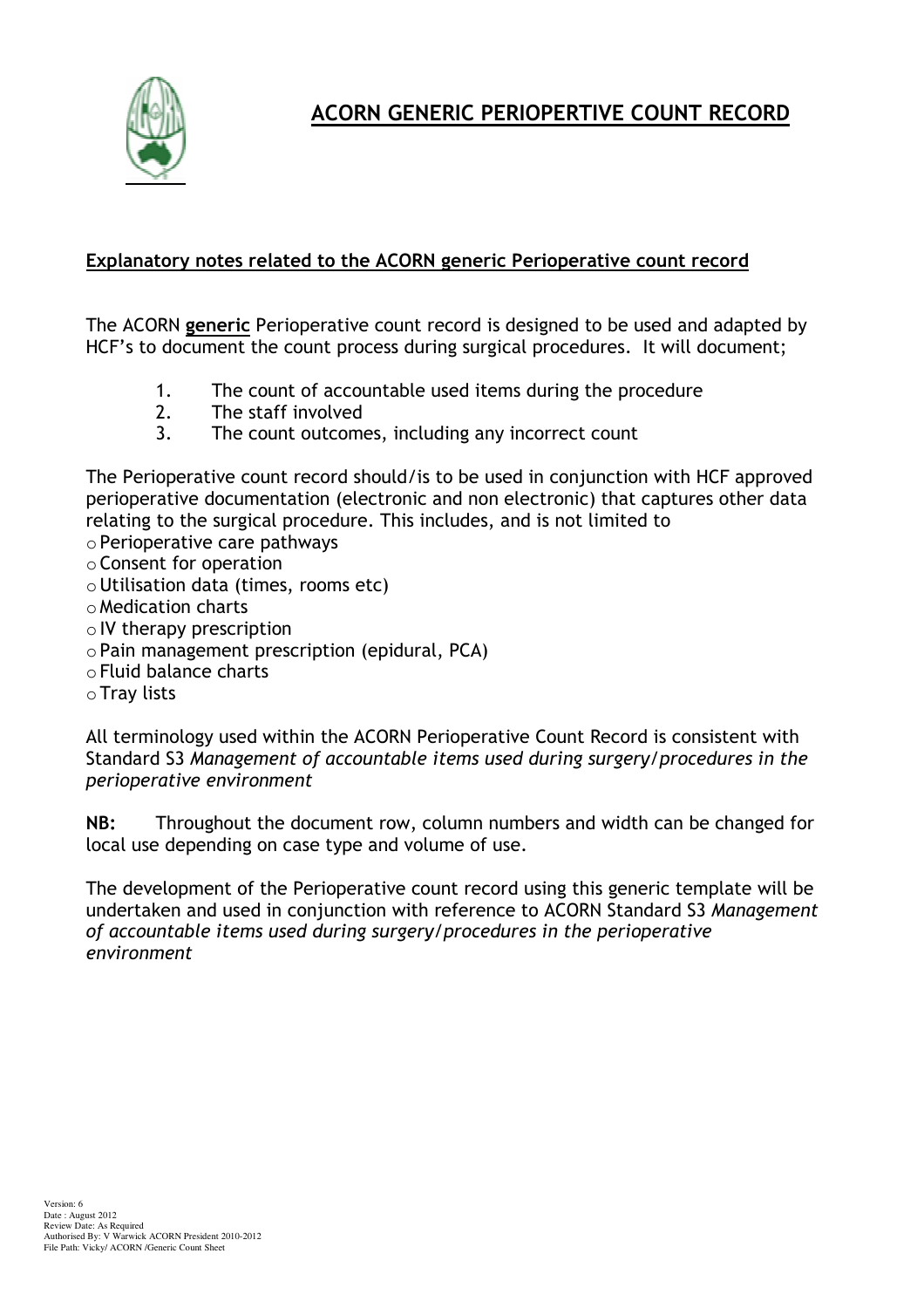| <b>Perioperative Count Record</b> | (Identification label here)              |  |  |  |  |  |  |
|-----------------------------------|------------------------------------------|--|--|--|--|--|--|
| (Hospital name)                   | This section documents the basic         |  |  |  |  |  |  |
| Date:                             | information of patient, date procedure   |  |  |  |  |  |  |
| Procedure:                        | and operating room number. Other         |  |  |  |  |  |  |
|                                   | data relating to utilisation is captured |  |  |  |  |  |  |
|                                   | elsewhere                                |  |  |  |  |  |  |
| Onerating Room Number             |                                          |  |  |  |  |  |  |

Added during case

**Final** Count

| <b>Count Items</b>        | <b>Initial</b><br>Count | Added<br>during<br>case |  |  | $1^{\rm st}$<br>Count |  | <b>Added</b><br>during |                                                         |  | 2 <sup>nd</sup><br>Count |  |  |
|---------------------------|-------------------------|-------------------------|--|--|-----------------------|--|------------------------|---------------------------------------------------------|--|--------------------------|--|--|
| Prep Swabs (Raytec)       |                         |                         |  |  |                       |  | case                   |                                                         |  |                          |  |  |
|                           |                         |                         |  |  |                       |  |                        |                                                         |  |                          |  |  |
| Sponges (Raytec)          |                         |                         |  |  |                       |  |                        |                                                         |  |                          |  |  |
| Gauze Strips (Packing)    |                         |                         |  |  |                       |  |                        |                                                         |  |                          |  |  |
| Eye Swabs (Strolls)       |                         |                         |  |  |                       |  |                        | This section docur<br>sharps accountable                |  |                          |  |  |
| <b>Patties</b>            |                         |                         |  |  |                       |  |                        | counted, when<br>procedures. Term<br>most consistent te |  |                          |  |  |
| <b>Cotton Wool Balls</b>  |                         |                         |  |  |                       |  |                        |                                                         |  | Local adaptation         |  |  |
| Peanuts                   |                         |                         |  |  |                       |  |                        |                                                         |  |                          |  |  |
| <b>Needles Ordinary</b>   |                         |                         |  |  |                       |  |                        |                                                         |  |                          |  |  |
| <b>Needles Atraumatic</b> |                         |                         |  |  |                       |  |                        |                                                         |  |                          |  |  |
| Scalpels (Disposable)     |                         |                         |  |  |                       |  |                        |                                                         |  |                          |  |  |

## | Operating Room Number:

| <b>Gauze Strips (Packing)</b>         |  |  |                                                                                                                  |                                                                                                                                                       |                                      |            |  |  |  |  |  |
|---------------------------------------|--|--|------------------------------------------------------------------------------------------------------------------|-------------------------------------------------------------------------------------------------------------------------------------------------------|--------------------------------------|------------|--|--|--|--|--|
| Eye Swabs (Strolls)                   |  |  | This section documents absorbent and<br>sharps accountable items that would be<br>counted, where present, on all |                                                                                                                                                       |                                      |            |  |  |  |  |  |
| <b>Patties</b>                        |  |  |                                                                                                                  | procedures. Terminology reflects the                                                                                                                  |                                      |            |  |  |  |  |  |
|                                       |  |  | most consistent terms used nationally.                                                                           |                                                                                                                                                       |                                      |            |  |  |  |  |  |
| <b>Cotton Wool Balls</b>              |  |  | Local adaptations can be made.                                                                                   |                                                                                                                                                       |                                      |            |  |  |  |  |  |
| Peanuts                               |  |  |                                                                                                                  |                                                                                                                                                       |                                      |            |  |  |  |  |  |
| <b>Needles Ordinary</b>               |  |  |                                                                                                                  |                                                                                                                                                       |                                      |            |  |  |  |  |  |
| <b>Needles Atraumatic</b>             |  |  |                                                                                                                  |                                                                                                                                                       |                                      |            |  |  |  |  |  |
| Scalpels (Disposable)                 |  |  |                                                                                                                  |                                                                                                                                                       |                                      |            |  |  |  |  |  |
| Diathermy Tips                        |  |  |                                                                                                                  |                                                                                                                                                       |                                      |            |  |  |  |  |  |
| <b>Clip Cartridges</b>                |  |  |                                                                                                                  |                                                                                                                                                       |                                      |            |  |  |  |  |  |
| Blades (Detachable)                   |  |  |                                                                                                                  |                                                                                                                                                       |                                      |            |  |  |  |  |  |
| <b>Tapes</b>                          |  |  |                                                                                                                  |                                                                                                                                                       |                                      |            |  |  |  |  |  |
| <b>Vessel Loops</b>                   |  |  | This section documents non instrument<br>items that, where present have the                                      |                                                                                                                                                       |                                      |            |  |  |  |  |  |
| <b>Bulldog Clamps</b><br>(Disposable) |  |  |                                                                                                                  | potential to be retained. They may be<br>items relating to cardiac, vascular,<br>orthopaedic, laparoscopic or other<br>surgery. Terminology and local |                                      |            |  |  |  |  |  |
| Liga Reels                            |  |  |                                                                                                                  |                                                                                                                                                       | adaptations can be made depending on | case type. |  |  |  |  |  |
| Liga Boots                            |  |  |                                                                                                                  |                                                                                                                                                       |                                      |            |  |  |  |  |  |
|                                       |  |  |                                                                                                                  |                                                                                                                                                       |                                      |            |  |  |  |  |  |